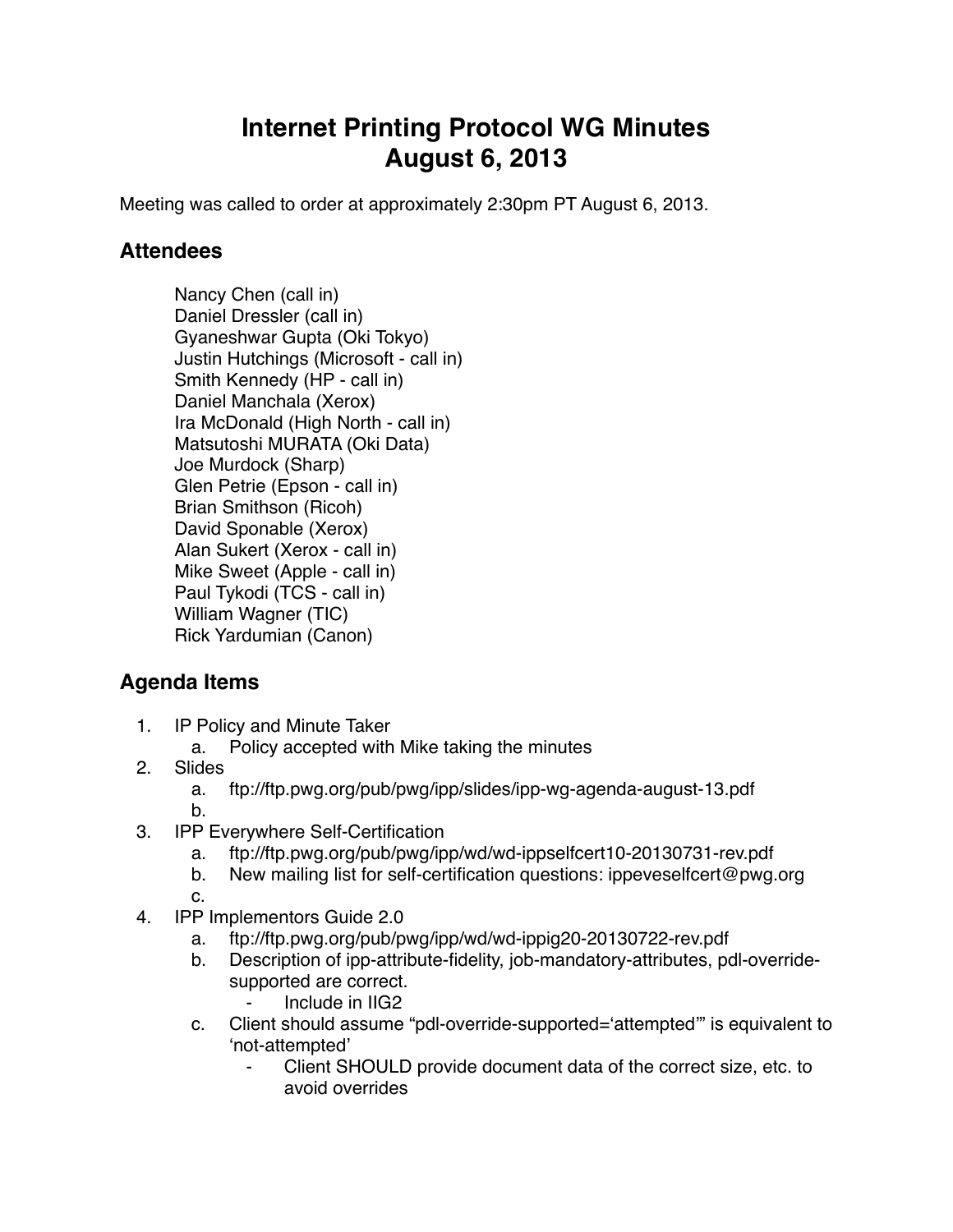- Server SHOULD support 'quaranteed' for at least JPEG and PWG Raster
- Can't do strong recommendations here, no good better best here
- d. Clients SHOULD NOT unconditionally specify ipp-attribute-fidelity=true all the time
	- Side effects scaled output, etc.
	- ⁃ "job-mandatory-attributes" may not be supported, often silently ignored if not supported
		- Add ipp-features-supported keyword for this?
		- ⁃ Or add job-mandatory-attributes-supported boolean attribute?
	- Q: How does 'job-mandatory-attributes' help for the attempted/notattempted?
		- A: Printer might be able to override things like media but not finishings or sides
	- Go through existing IPP extension specs, find other cases where we don't have a corresponding -supported attribute
		- ⁃ Issue errata if we are just adding a -supported boolean with PWG process (WG last call, PWG Call for Objection)
		- 5100.7: Add job-mandatory-attributes-supported boolean
	- ⁃ GOOD: Use ipp-attribute-fidelity=true when the user wants specific output intent
	- BETTER: Discover whether printer supports job-mandatoryattributes (however that ends up happening) and use it if supported (just list media or other attributes that the client/user indicates are required)
	- ⁃ Printers SHOULD support job-mandatory-attributes/-supported and pdl-override-supported = 'guaranteed'
- e. multiple-document-handling vs. job-collate
	- Don't use job-collate
	- ⁃ Use multiple-document-handling, per IPP Everywhere
- f. Best practices for detecting features, attributes, values, and constraints
	- Use ipp-features-supported for high-level features
	- ⁃ Use xxx-supported for individual attributes/operations
	- ⁃ job-creation-attributes-supported
	- ⁃ printer-settable-attributes-supported
	- ⁃ operations-supported
	- job-constraints-supported/job-resolvers-supported
- g. Action: Mike to add spec best-practices to WD template
	- ⁃ Include XxxSupported attributes/elements
	- ⁃ Include ipp-features-supported keywords for new high-level features
	- Features/elements/attributes/values must be discoverable by clients
	- ⁃ "Design patterns" naming, grouping, value types, etc.
		- When to use enums vs. keywords vs. names vs. integers/ ranges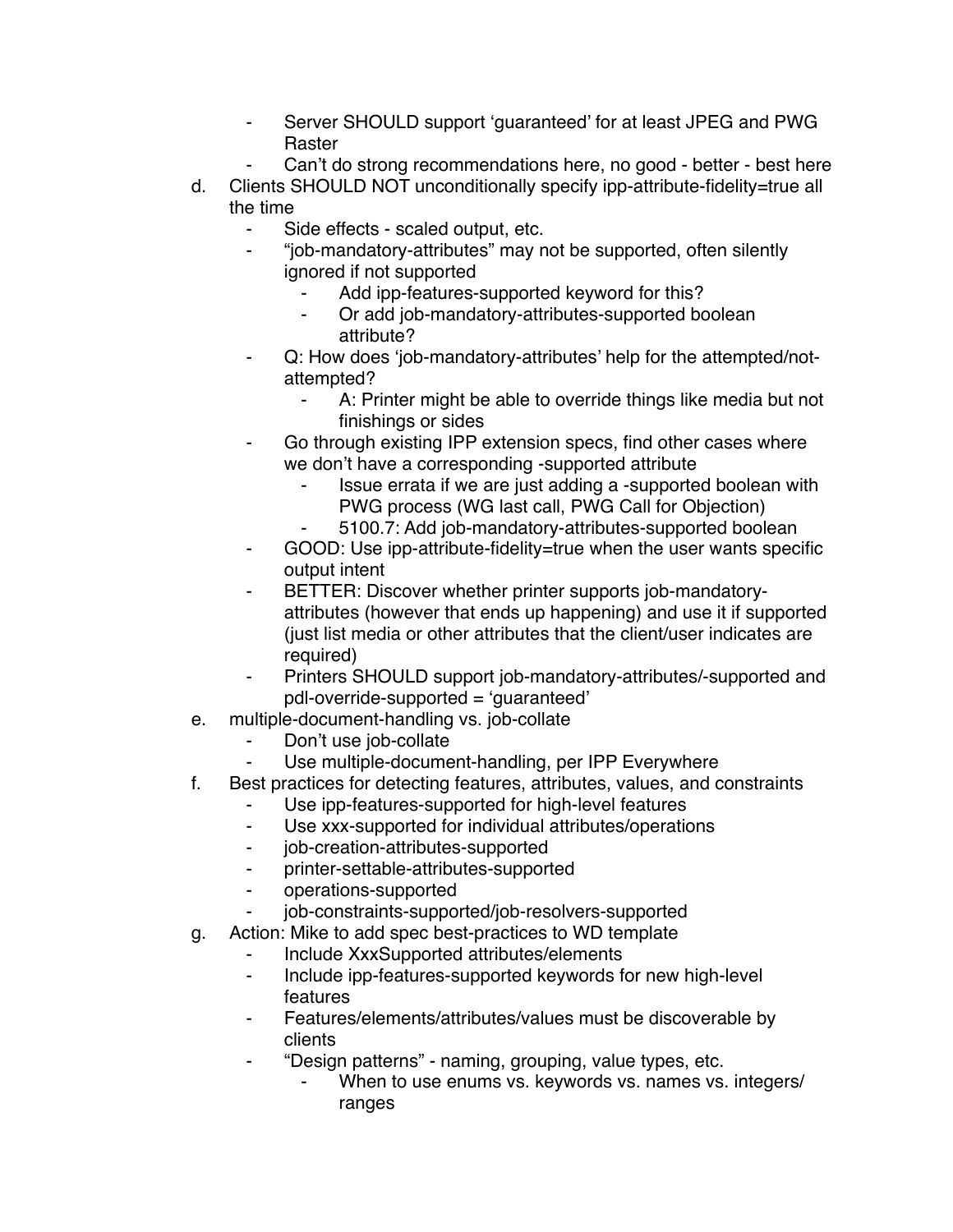- ⁃ Format guidelines
	- Tables of elements/groups
	- **Figures**
	- Lists of enums vs. keywords vs. requirements
- h. Section 5.1:
	- Add example: media vs. media-default, default media might be different at print time than submission time
	- Separate example for IPP Printer: media-actual = media from client or media-default from printer
- i. Q: Format with Client and Printer recommendations together, or separate into client and printer?
	- ⁃ A: Prefer together since it provides context/rationale
	- ⁃ Maybe add subsections for client and printer recommendations?
	- ⁃ 5.x: rationale/context, 5.x.1 client recommendations, 5.x.2 printer recommendations
- j. Section 5.4:
	- ⁃ Hard to recommend finishings-col over finishings right now because finishings-col is not fully-specified
	- 5100.1 update will add finishing-template-supported and other member attributes to prefer finishings-col
- k. Section 5.5:
	- ⁃ Also job-creation-attributes-supported
- l. Stopped at section 5.5
- 5. Semantic Model/Schema Tool
	- a. SM WG needs to decide on a tool.
	- b. Mike will figure out how to purchase a copy of the tool for the editor(s)
- 6. Semantic Model/IPP Hardcopy Document Discussions
	- a. Don't redefine Hardcopy Document
		- But there are Scanned Documents
	- b. Rename operation to Add<service>DocumentImages
		- InputElements provide source of scanned images
		- ⁃ New InputElements group in the request is as specified in the CopyInput DocumentProcessing group.
		- ⁃ InputElements then also becomes an optional part of the DocumentProcessing group of each Document object
	- c. What format do document images use?
		- This is implementation-defined. In fact, document images do not need to exist as file and could be streamed from the scanner, much like documents submitted using Send<service>Document can be streamed.
- 7. IPP FaxOut Service
	- a. ftp://ftp.pwg.org/pub/pwg/ipp/wd/wd-ippfaxout10-20130730-rev.pdf
	- b. ftp://ftp.pwg.org/pub/pwg/ipp/wd/lcrc-ippfaxout10.txt
	- c. Adopt new Add-Document-Images operation name
		- Expand input-attributes to include all SM CopyInput elements **Pull**
	- d. Make Add-Document-Images RECOMMENDED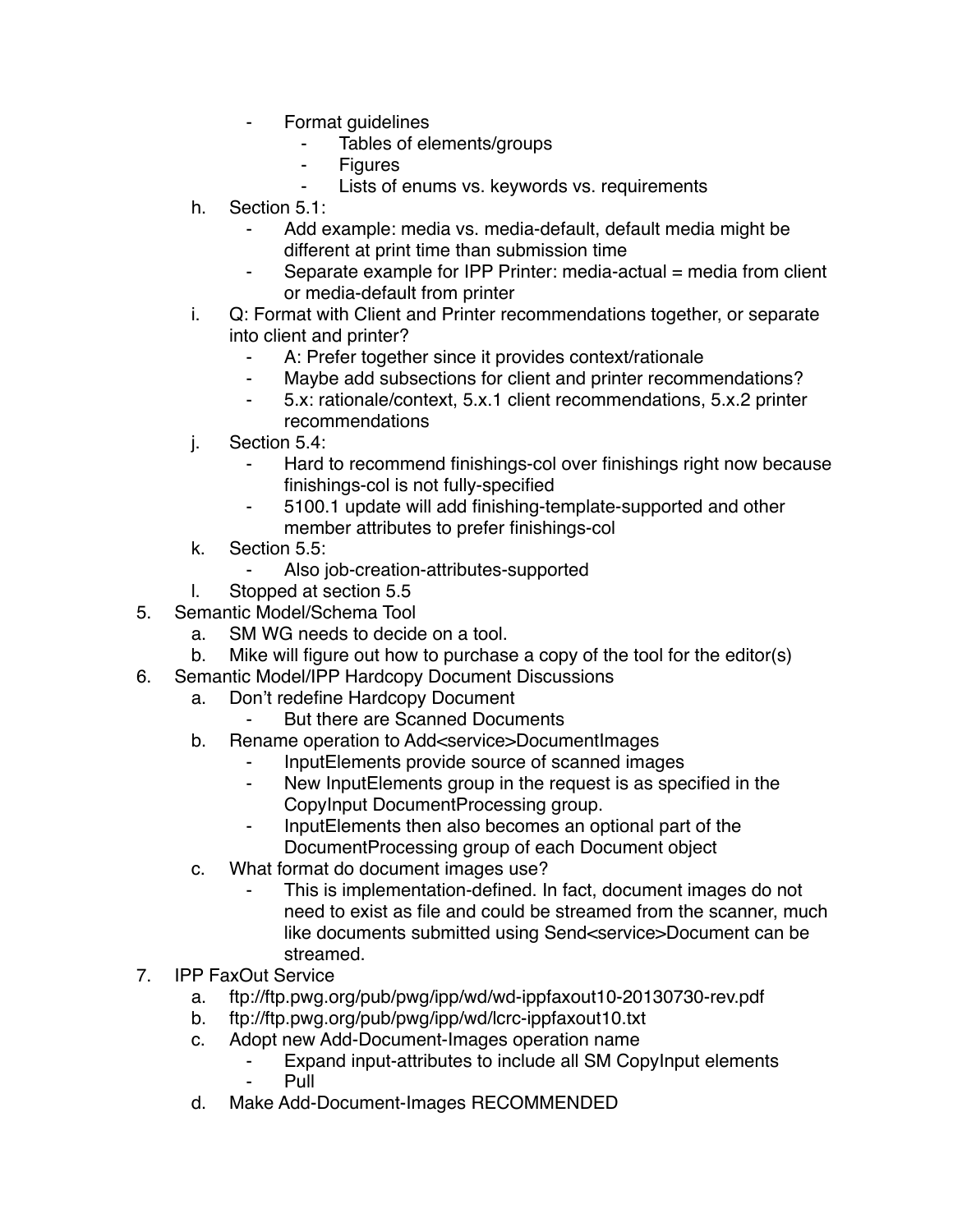- e. Add input-attributes-actual Job and Document Description attributes
- f. DM3:
	- ⁃ Remove date-time
- g. Section 7.1.3: Job Terminating State
	- Make sure this is consistent with existing RFCs/PWG standards
	- ⁃ Mike did not see any discussion of this in SM FaxOut, RFC 2911, or MFD Model
- h. DM6/LW3: Make RECOMMENDED
- i. ipp-attribute-fidelity vs. capabilities of receiver
	- ⁃ "completed-with-warnings" if receiver doesn't support color, etc.
- j. SK6: Drop pages-per-minute/-color
- k. SK10: Add logo-uri-formats-supported attribute with image/jpeg as minimum format
	- ⁃ Also in logo-uri member attribute description mention what happens if the printer cannot access or process it
- l. Continue discussions of terminating state on mailing list
- n. After making changes, do a second WG last call
- 8. IPP Shared Infrastructure Extensions (IPPSIX)
	- a. ftp://ftp.pwg.org/pub/pwg/ipp/wd/wd-ippsix10-20130730-rev.pdf
		- b. Notes from Cloud session:
			- Review cloud service operations to make sure that Table 4 Infrastructure Printer operations match (MAY for service operations, MUST NOT for device operations)
		- c. Did not get to this
- 9. IPP Multifunction Approach
	- a. Leave IPP Everywhere along
	- b. Do individual service binding specs a la IPP FaxOut
	- c. Eventually do an IPP Multifunction spec that points to the service specs a la IPP Everywhere
	- d. What about read-only vs. read-write attributes?
		- Need to show this in IANA the registry
		- ⁃ Do a short spec reclassifying read-only attributes as Job Status, Document Status, and Printer Status attributes
	- e. Specs to do:
		- ⁃ IPP Scan
		- ⁃ IPP FaxIn
		- ⁃ IPP EmailIn/EmailOut
		- ⁃ IPP Transform? (but not if a private service?)
		- ⁃ IPP Copy? (tentatively no)
		- ⁃ IPP Finishings 2.0
		- ⁃ IPP Health Assessment Attributes Extension (or part of System Control)
		- **IPP System Control**
		- ⁃ IPP Status Group Definitions
		- **IPP Resource**
	- f. Errata to do:
		- PWG 5100.3 (drop finishings-col/-default-supported and related